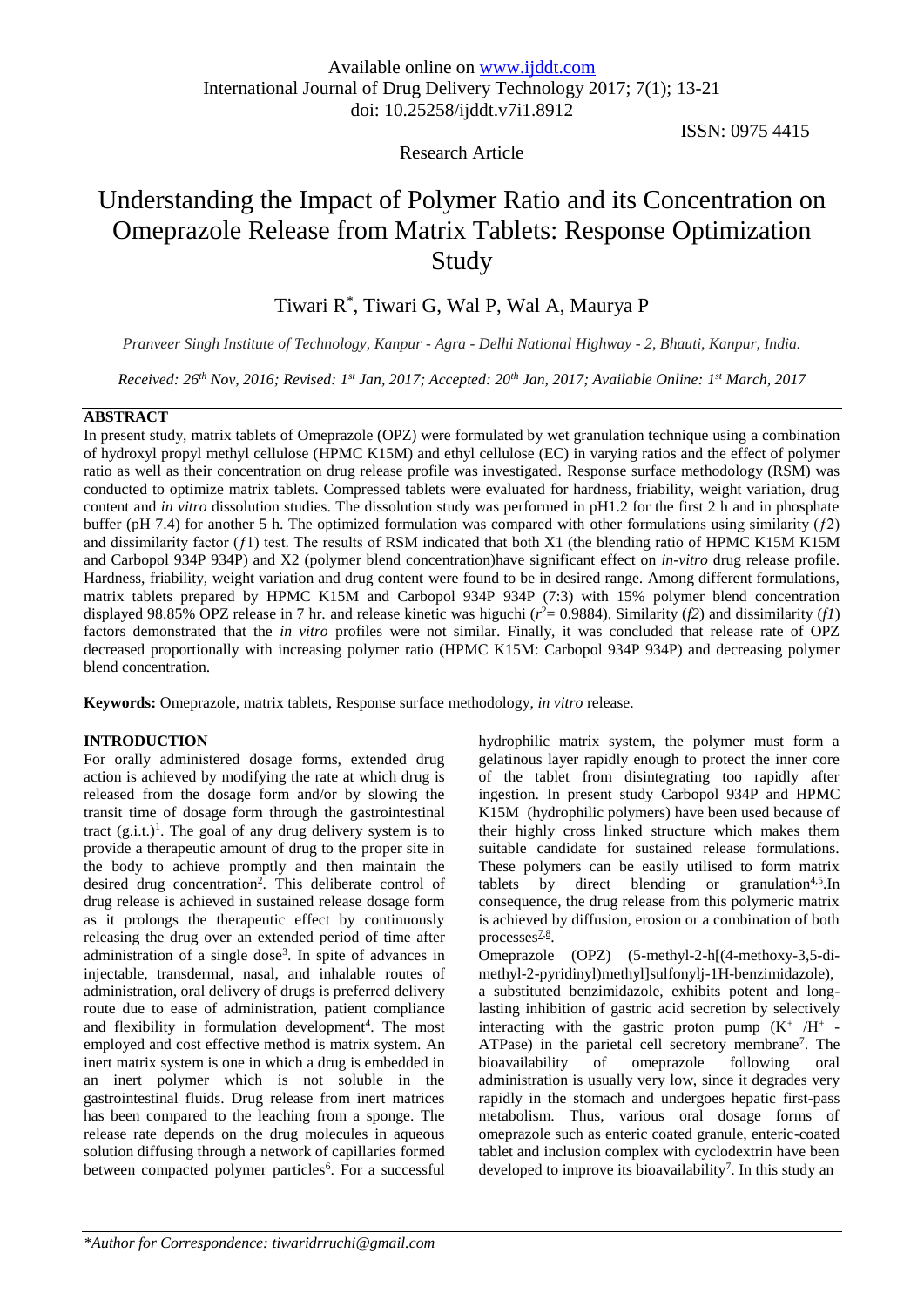| Formulation         | Independent          |                | Dependent                         |  |  |  |  |
|---------------------|----------------------|----------------|-----------------------------------|--|--|--|--|
| Code                | Variables            |                | Variables                         |  |  |  |  |
|                     | X1                   | X2             |                                   |  |  |  |  |
| F1                  | $-1$                 | $-1$           | pH 1.2 media                      |  |  |  |  |
| F <sub>2</sub>      | $-1$                 | 0              | (R1)                              |  |  |  |  |
| F <sub>3</sub>      | $-1$                 | $+1$           | pH 7.4 media                      |  |  |  |  |
| F <sub>4</sub>      | 0                    | -1             | (R2)                              |  |  |  |  |
| F <sub>5</sub>      | 0                    | 0              |                                   |  |  |  |  |
| F6                  | 0                    | $+1$           |                                   |  |  |  |  |
| F7                  | $+1$                 | $-1$           |                                   |  |  |  |  |
| F8                  | $+1$                 | 0              |                                   |  |  |  |  |
| F <sub>9</sub>      | $+1$                 | $+1$           |                                   |  |  |  |  |
| X1                  |                      |                | Blending ratio of HPMC K15M and   |  |  |  |  |
| X2                  | Carbopol 934P        |                |                                   |  |  |  |  |
|                     |                      |                | Polymer concentrations (%/tablet) |  |  |  |  |
| <b>Coded Values</b> | <b>Actual Values</b> |                |                                   |  |  |  |  |
|                     | X1                   | X <sub>2</sub> |                                   |  |  |  |  |
| $-1$                | 3:7                  | 15%            |                                   |  |  |  |  |
| $\theta$            | 5:5                  | 20%            |                                   |  |  |  |  |
| $+1$                | 7:3                  | 25%            |                                   |  |  |  |  |

Table 1: Factorial design for preparation of OPZ matrix tablet

All batches contained 40 mg of OPZ, 1% Talc, 1% Magnesium stearate.

attempt has been made to develop matrix tablets containing OPZ that release the drug gradually in the GI tract to avoid gastric degradation and first pass metabolism and hence increase its bioavailability and reduce the dosing frequency.

# **MATERIALS AND METHODS**

#### *Materials*

Omeprazole (OPZ) was kindly donated by Cipla, Bangaluru, India. Lactose, Carbopol 934P and Hydroxy Propyl Methyl Cellulose (HPMCK15M) were procured from SD Fine Chemicals, Mumbai, India. Magnesium stearate was purchased from Himedia Chem Lab, Mumbai, India. Talc was purchased from Lancia Laboratories Reagent Chemistry, India. All other remaining materials used were of analytical grade (SD Fine Chemicals, Mumbai, India).

# *Response surface methodology*

By careful design of experiments, the objective was to optimize a response (output variable) which is influenced by several independent and dependent variables (input variables). A two factor, three-level design was employed for optimization of tablets *in vitro* release performance. The ratio of HPMC K15M -to-Carbopol 934P (X1) and the content of polymer blend (X2) were selected as independent variables. Ratio of HPMC K15M -to-Carbopol 934P was evaluated at 70:30, 50:50 and 30:70 of total polymer content and content of polymer blend was evaluated at 15, 20 and 25% of total tablet weight. The percentage drug release at pH 1.2 for 2 hrs and at pH 7.4 for 6hrs were selected as dependent variables. Design Expert 9 software (Stat-Ease Inc., USA) was used for the generation and evaluation of statistical experimental design. The experimental design with corresponding formulations is outlined in Table 1. A statistical model

incorporating interactive and polynomial terms were used to evaluate the effects of independent variables upon the responses. One-way ANOVA was employed to estimate the significance of the model ( $p < 0.05$ ). The response surface plots, and contour plots were analyzed to evaluate the effect of independent variables on the measured responses<sup>8,9</sup>.

## *Preparation of OPZ matrix tablet*

Matrix tablets containing OPZ were prepared by wet granulation method taking different proportions of HPMC K15M and Carbopol 934P as per formulation given in Table 2. The calculated amount of the drug and polymers were dry blended and then granulated with 9:1 isopropyl alcohol and water mixture. The wet granules were passed through sieve no. 30 and dried overnight at  $50^{\circ}$ C in tray drier. The final granules were blended with 2% magnesium stearate and 1% Talc and compressed using 11 mm round, concave punches and dies in a 10 Stations Mini Press II MT Tableting Machine (Karnavati Engineering, India)<sup>10</sup>.

## *Standard physical test of tablets*

The physical testing of tablets was performed 24 h after production to allow for stress relaxation. Matrix tablets were evaluated for hardness, friability, weight variation and drug content. Hardness of the tablets was tested using a Strong-Cobb hardness tester (Tab-machine, Mumbai, India). Friability of the tablets was determined in a Roche friabilator (Campbell Electronics, Mumbai, India). Weight variation test was performed according to the official method<sup>8</sup>.

#### *Drug content uniformity*

The content uniformity was assessed according to USP requirements for content uniformity<sup>8</sup>. The test is used to ensure that every tablet contains the intended amount of drug substance with a negligible variation among tablets within a batch. Ten tablets from each formulation were tested. Each tablet was weighed individually and crushed to a powder. An accurately weighed sample (100 mg) was placed in a 50 mL volumetric flask and the volume was made with phosphate buffer pH 6.8 upto the mark. The content of the flask was sonicated for 20 min at room temperature. Five milliliters aliquot was filtered through 0.45 µm filter, suitably diluted two times and analyzed spectrophotometrically at  $\lambda_{\text{max}}$  of 301 nm<sup>8</sup>.

*Observation of dissolution behavior of OPZ from matrix tablets*

*In vitro* drug release studies from the prepared matrix tablets were conducted for a period of 7 h using USP 28 type II apparatus (paddle) at  $37 \pm 0.5^{\circ}$ C and 50 rpm speed (dissolution apparatus (Electronics India,  $HP$ ))<sup>23</sup>. The dissolution studies were conducted in triplicate for 7 h (initial 2 h using 750 mL 0.1 N HCl, and the remaining 5 h added 250 mL 0.5 N Disodium hydrogen phosphate (pH 8.66), then finally dissolution medium was adjusted to pH 7.4 by adding 6 mL 2N NaOH.under sink condition). At every 1 h interval samples of 5 mL were withdrawn from the dissolution medium and replaced with fresh medium to maintain the volume constant. After filtration and appropriate dilution, the sample solution was analyzed by UV spectrophotometer. The amounts of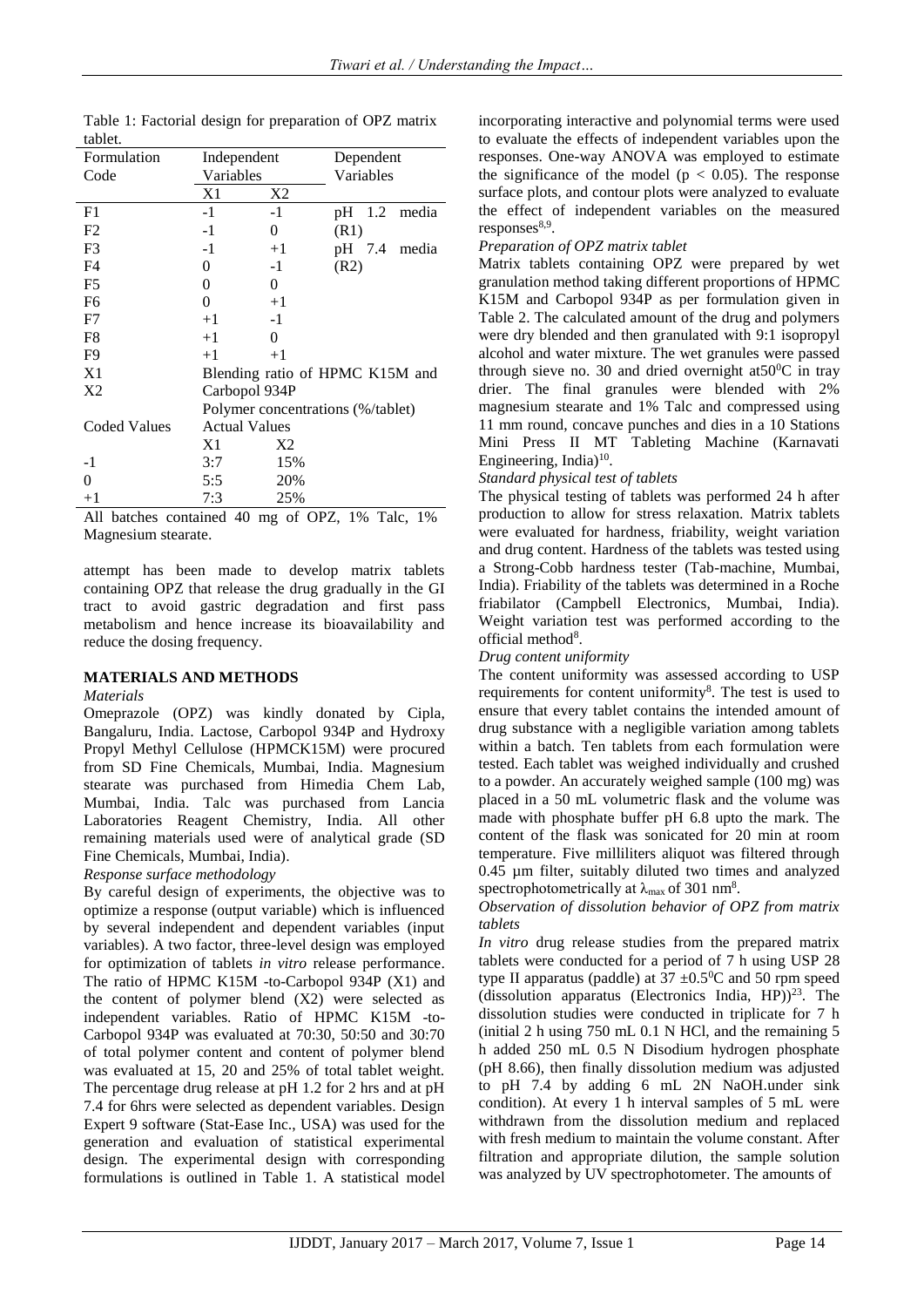| S.  | Formulation    | Independent |          | Dependent Variables |                | <b>SCMC</b> | Lactose | Talc | Magnesium       |
|-----|----------------|-------------|----------|---------------------|----------------|-------------|---------|------|-----------------|
| No. | Code           | Variables   |          |                     |                |             |         |      | <b>Stearate</b> |
|     |                | X1          | X2       | R1                  | R <sub>2</sub> |             |         |      |                 |
|     | F1             | $-1$        | $-1$     | 3.60                | 69.57          |             | 150     |      | ◠               |
| 2.  | F2             | $-1$        | $\theta$ | 67.42               | 42.99          | 50          | 100     | 3    |                 |
| 3.  | F3             | $-1$        | $+1$     | 38.67               | 88.08          |             | 150     | 3    |                 |
| 4.  | F4             | 0           | $-1$     | 29.34               | 65.98          |             | 100     | 3    |                 |
| -5. | F <sub>5</sub> | $^{(1)}$    | $\theta$ | 40.14               | 70.39          | 50          | 100     | 3    |                 |
| 6.  | F6             | 0           | $+1$     | 36.51               | 90.42          | $\Omega$    | 100     | 3    |                 |
|     | F7             | $+1$        | $-1$     | 31.49               | 98.85          | 50          | 100     | 3    |                 |
| 8.  | F8             | $+1$        | $\Omega$ | 88.98               | 69.58          | 50          | 100     | 3    |                 |
| 9.  | F9             | $+1$        | $+1$     | 56.70               | 84.61          |             | 150     | 3    |                 |

Table 2: Factorial design layout of OPZ matrix tablets.

Table 3: Physical parameters of prepared matrix tablets.

| Table 5. I hysical parameters of prepared matrix tablets. |                  |     |             |     |             |        |             |     |                  |     |            |        |             |        |             |     |          |     |
|-----------------------------------------------------------|------------------|-----|-------------|-----|-------------|--------|-------------|-----|------------------|-----|------------|--------|-------------|--------|-------------|-----|----------|-----|
| <b>Formulations</b>                                       | F1               |     | F2          |     | F3          |        | F4          |     | F <sub>5</sub>   |     | F6         |        | F7          |        | F8          |     | F9       |     |
| <b>Hardness</b>                                           | 6.51             | $+$ | 6.49        | $+$ | 6.76        | $^{+}$ | 6.60        | $+$ | 6.56             | $+$ | 7.15       | $^{+}$ | 7.59        | $^{+}$ | 6.00        | $+$ | 6.55     | $+$ |
| $\frac{\text{kg/cm}^2}{\text{m}^2}$                       | 0.11             |     | 0.21        |     | 0.51        |        | 0.73        |     | 0.91             |     | 0.12       |        | 0.22        |        | 0.31        |     | 0.10     |     |
| Friability                                                | 0.3 <sub>±</sub> |     | $0.5 +$     |     | $0.2 +$     |        | $0.2 +$     |     | 0.6 <sub>±</sub> |     | $0.2\pm$   |        | $0.3 +$     |        | $0.5 +$     |     | $0.3\pm$ |     |
| $(\%)$                                                    | 0.10             |     | 0.17        |     | 0.61        |        | 0.22        |     | 0.19             |     | 0.21       |        | 0.61        |        | 0.01        |     | 0.21     |     |
| Weight                                                    | $379+$           |     | $389+$      |     | $399+$      |        | $394+$      |     | $393+$           |     | $397+$     |        | $389+$      |        | $379 +$     |     | $396\pm$ |     |
| variation                                                 | 1.01             |     | 2.25        |     | 1.52        |        | 2.21        |     | 1.90             |     | 1.81       |        | 1.42        |        | 0.09        |     | 2.41     |     |
| (mg)                                                      |                  |     |             |     |             |        |             |     |                  |     |            |        |             |        |             |     |          |     |
| Drug content                                              | $96.02\pm$       |     | $95.98 \pm$ |     | $94.30 \pm$ |        | $89.90 \pm$ |     | $89.54 \pm$      |     | $95.86\pm$ |        | $97.37 \pm$ |        | $92.56 \pm$ |     | $87.37+$ |     |
| $(\%)$                                                    | 2.09             |     | 3.83        |     | 2.01        |        | 3.49        |     | 2.82             |     | 3.73       |        | 2.91        |        | 1.77        |     | 3.11     |     |
|                                                           |                  |     |             |     |             |        |             |     |                  |     |            |        |             |        |             |     |          |     |

drug present in the samples were calculated with the help of appropriate calibration curves. The drug release studies were conducted in triplicates and the mean values were plotted versus time. Drug release kinetics was investigated by fitting the dissolution data to PCP Disso V 2.0 software, Pune, India.

#### *Mathematical modeling of release kinetics*

The kinetics of drug release from the matrix tablets was determinedby fitting the appropriate drug release data to zero order<sup>13</sup>, first order<sup>14</sup>, Higuchi equation<sup>15</sup>, Hixson-Crowell equation<sup>16</sup> and the Korsmeyer-Pepas model<sup>17,18</sup>.

| $Q = Q_0 + k_0t$                | (Zero Order)             |
|---------------------------------|--------------------------|
| In $Q = In Q_0 + k_1t$          | (First Order)            |
| $Q = k_H t^{1/2}$               | (Higuchi Model)          |
| $Q_0^{1/3} - Q_R^{1/3} = k_s t$ | (Hixson Crowell Model)   |
| $Q/Q_T = k_{kp}t^n$             | (KorsemeyerPeppas Model) |

where Q is amount of drug release at time t,  $Q_0$  is the initial amount of drug,  $Q_R$  is the amount of drug remaining at time t, and  $Q_T$  is the total amount of drug release.  $k_0$ ,  $k_1$ ,  $k_H$ ,  $k_s$  and  $k_{kp}$  are the kinetic constants for zero order, first order, Higuchi, Hixson-Crowell and Korsmeyer-Peppas models respectively, and n is the release exponent.

#### *Statistical analysis*

All results were expressed as mean values ± standard deviation (SD). The determined dissolution data was subjected to statistical analysis using a computer program, Graphpad INSTAT tm Copyrightª 1990-1993 (Version 2.04, Ralf Stahlman, Purdue University, USA, 931897S) for a one-way analysis of variance (ANOVA) at *p<0.05*.

#### *Similarity and dissimilarity factor analysis*

The similarity (*f2*) and dissimilarity (*f1*) factors were used to evaluate pH-independent release patterns of OPZ from the optimized tablet (as a reference) in the release media pH 1.2 and pH 7.4. Similarity and dissimilarity factors are calculated by using the following equation $19$ :

$$
f2 = 50\log\left(\frac{1}{\sqrt{1 + (1/p)\sum_{i=1}^{p}(Rt - Tt)^{2}}}\times 100\right)
$$
  

$$
f1 = \{[S_{t=1}^{n}|Rt - Tt|]\} \times 100
$$

here, Rt and Tt are the cumulative percent of drug dissolved from matrices for the references and test samples at time t and n is the number of time points. The similarity factor values ranges between 0 and 100. The similarity between two profiles increases when f2 value approaches 100, whereas dissimilarity occurs with a decrease of the f2 value (less than  $50)^{20}$ .

#### **RESULTS AND DISCUSSION**

#### *Evaluation of physical parameters of tablets*

The hardness of tablets of entire batches was found to be in the range of  $6.49 \pm 0.21$  to  $7.59 \pm 0.22$  kg/cm<sup>2</sup>. The friability test of tablets of entire batches as presented in Table 3 depicted that the tablets of entire batches had passed the USP criteria of friability testing (<1%, w/w). The results revealed that tablets possess good mechanical strength. The average weight of 20 tablets along with standard deviation of entire formulations is presented in Table 4. The percentage of weight variation of individual tablets from the average weight was found to be within  $\pm 5\%$  (w/w) which indicated that the entire batches have passed the USP weight variation test. The drug content of all the tablets in each batch was found to be in the range of 87.37± 3.11 to 97.37± 2.91% which was found within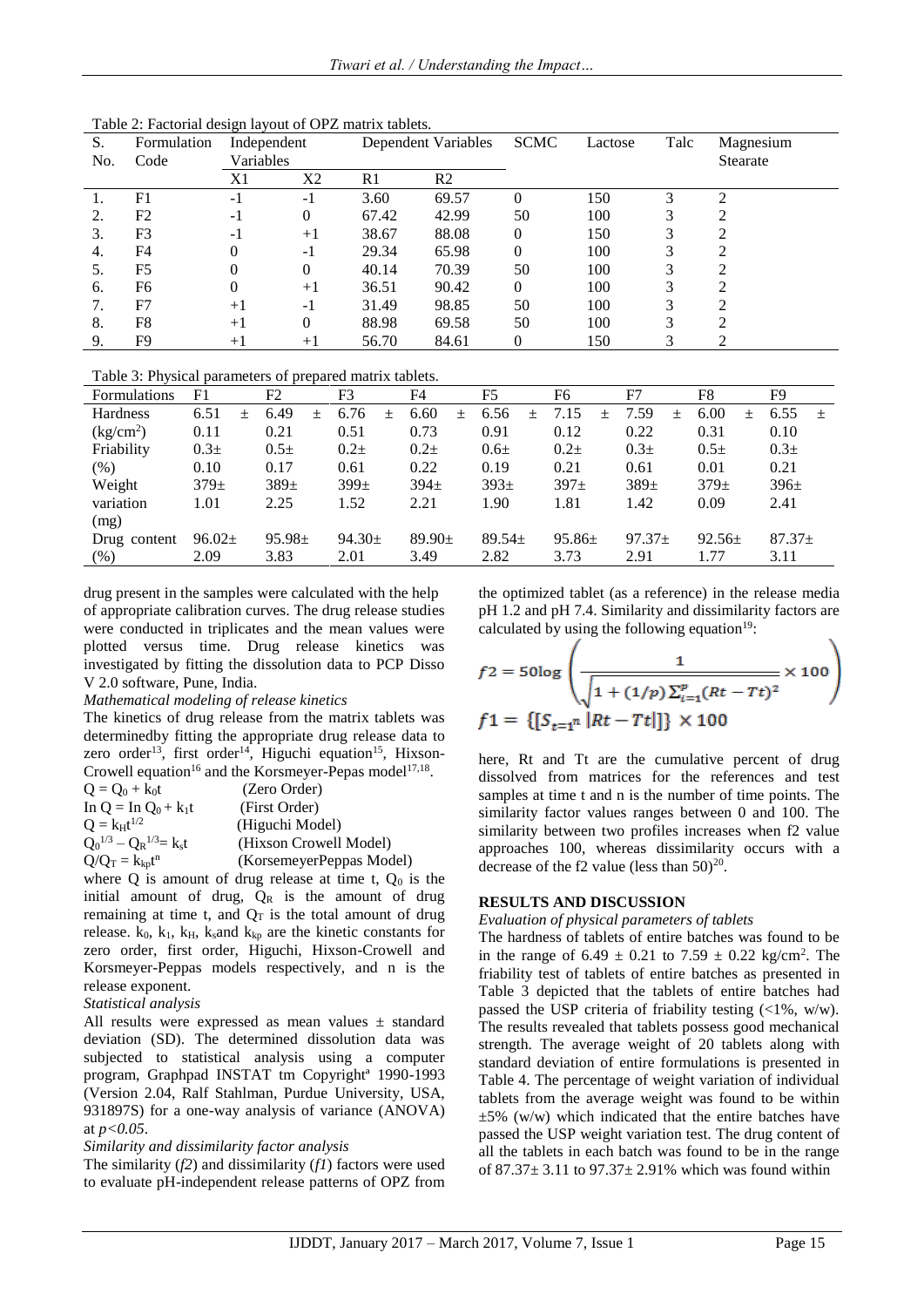

Figure 1: *In vitro* release profile of OPZ from matrix tablets at pH 1.2 followed by pH 7.4.

Table 4: Model dependent and independent parameters of prepared matrix tablets.

| <b>Formulations</b> | Model dependent parameters | Model  | independent |         |        |                  |            |               |
|---------------------|----------------------------|--------|-------------|---------|--------|------------------|------------|---------------|
|                     | Zero                       | First  |             | Hixson  |        |                  | parameters |               |
|                     |                            |        | Higuchi     |         |        | KorsemeyerPeppas | Similarity | Dissimilarity |
|                     | order                      | Order  | Model       | Crowell | Model  | n value          | factor     | factor        |
|                     |                            |        |             | Model   |        |                  | (f2)       | (fI)          |
| F1                  | 0.7851                     | 0.0163 | 0.8343      | 0.2142  | 0.0193 | 0.5              | 25.39      | 34.77         |
| F2                  | 0.2505                     | 0.2348 | 0.3831      | 0.0030  | 0.7400 | 0.7              | 11.36      | 78.76         |
| F3                  | 0.7993                     | 0.0011 | 0.8937      | 0.2327  | 0.9036 | 0.7              | 35.04      | 20.98         |
| F4                  | 0.7927                     | 0.0273 | 0.8770      | 0.1927  | 0.8316 | 0.5              | 22.88      | 39.88         |
| F <sub>5</sub>      | 0.6659                     | 0.0334 | 0.7905      | 0.1419  | 0.8323 | 0.8              | 26.00      | 33.63         |
| F6                  | 0.8631                     | 0.1174 | 0.9310      | 0.2042  | 0.9245 | 0.7              | 51.42      | 8.90          |
| F7                  | 0.9835                     | 0.1688 | 0.9884      | 0.3155  | 0.9551 | 0.7              | 100.00     | $\mathbf{0}$  |
| F8                  | 0.2522                     | 0.2746 | 0.3911      | 0.0499  | 0.5643 | 1.1              | 25.40      | 34.75         |
| F <sub>9</sub>      | 0.6558                     | 0.0094 | 0.7797      | 0.2037  | 0.7865 | 0.5              | 41.04      | 15.52         |

the range of content uniformity provided by USP i.e.,  $\geq$ 25%. This has also indicated that tablets of each batch have passed the USP criteria for drug content (Table 3). *Effect of Polymer Type and Ratio on Release Profile*

The in vitro release studies of all matrix tablets of entire formulations were performed in simulated gastric fluid (pH 1.2) to evaluate the release of OPZ in stomach for prolonged periods of time. The release profiles of tablets of entire formulations were shown in (Fig. 1). From the release profile, it was observed that the HPMC K15M-to-Carbopol 934P ratio influenced the drug release from the tablets. Varying the amount of polymer blends affected the drug release from the tablets. As the amount of polymer blend increased from 15% to 25%, the drug released was decreased due to increase in resistance for penetration of water into tablet matrix. As the hydrophilic HPMC K15M quickly undergoes hydration on the outermost surface of tablet, thus forming a gel barrier, which acts as a physical and diffusion barrier thus retarding the drug release by diffusion. This gel barrier also prevents wetting of the core and hinders the tablet to undergo disintegration<sup>21</sup>. It is also suggested that the gel barrier with higher viscosity of HPMC K15M resulted in a more sluggish release of OPZ due to formation of barrier to that is more tortuous and resistant diffusion<sup>24</sup>. From the drug release profile of formulations F2, F5, F8 it was observed that at 20% polymer blend concentration drug release was found to be increased in pH 1.2 (within 2 hrs.) and very less amount of drug was left for release at pH 7.4. Release profile of formulation F7 showed that almost entire drug was released within 7 hrs. while the burst drug release (67.42% for F2, 40.14% F5 and F8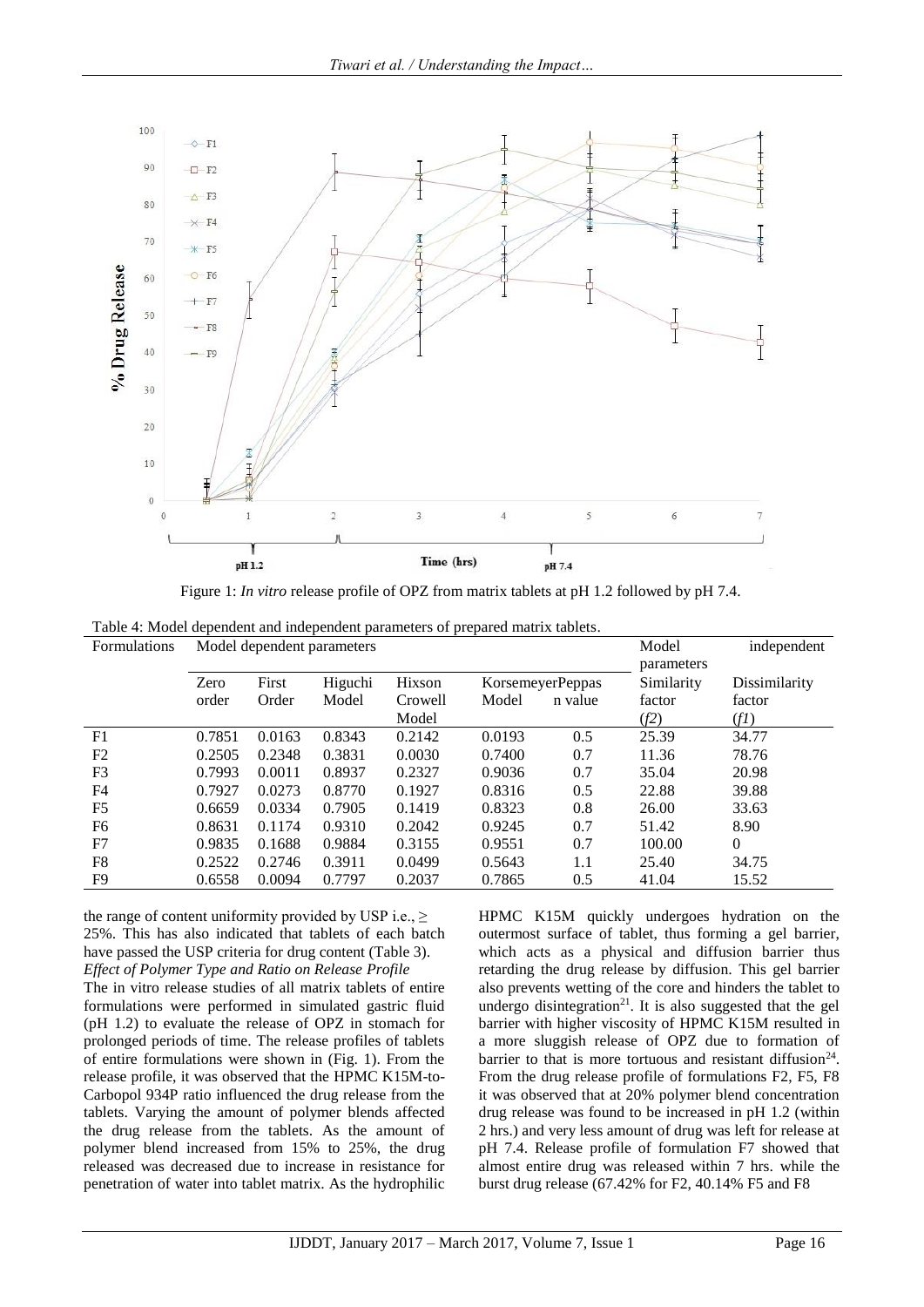

Figure 3: Interaction of independent variables on dependent variables i.e. (i) drug release at pH 1.2, (ii) drug release at pH 7.4.



Figure 4: 3D Bar Graph depicting the influence of independent variables over dependent variables i.e. (i) drug release at pH 1.2, (ii) drug release at pH 7.4.

80.98%) was observed within 2 h from these formulations. Higher ratio of HPMC K15M in F7 leads to a time- dependent increase in diffusion coefficient due to continuous polymer swelling<sup>22</sup>. In vitro dissolution studies showed that as the concentration of HPMC K15M K4M was increased, drug release rate was decreased (Fig. 1). As the concentration of Carbopol 934P 934P was

increased drug release rate was decreased (Fig. 1), this might be due to higher affinity of Carbopol 934P to water produce layer over tablet, which prevent dissolution of drug. Dissolution profiles of formulations F1 to F3 were not good because high amount of drug release (30.6 to 67.42%) at 2 h. The drug release profile of F7 showed a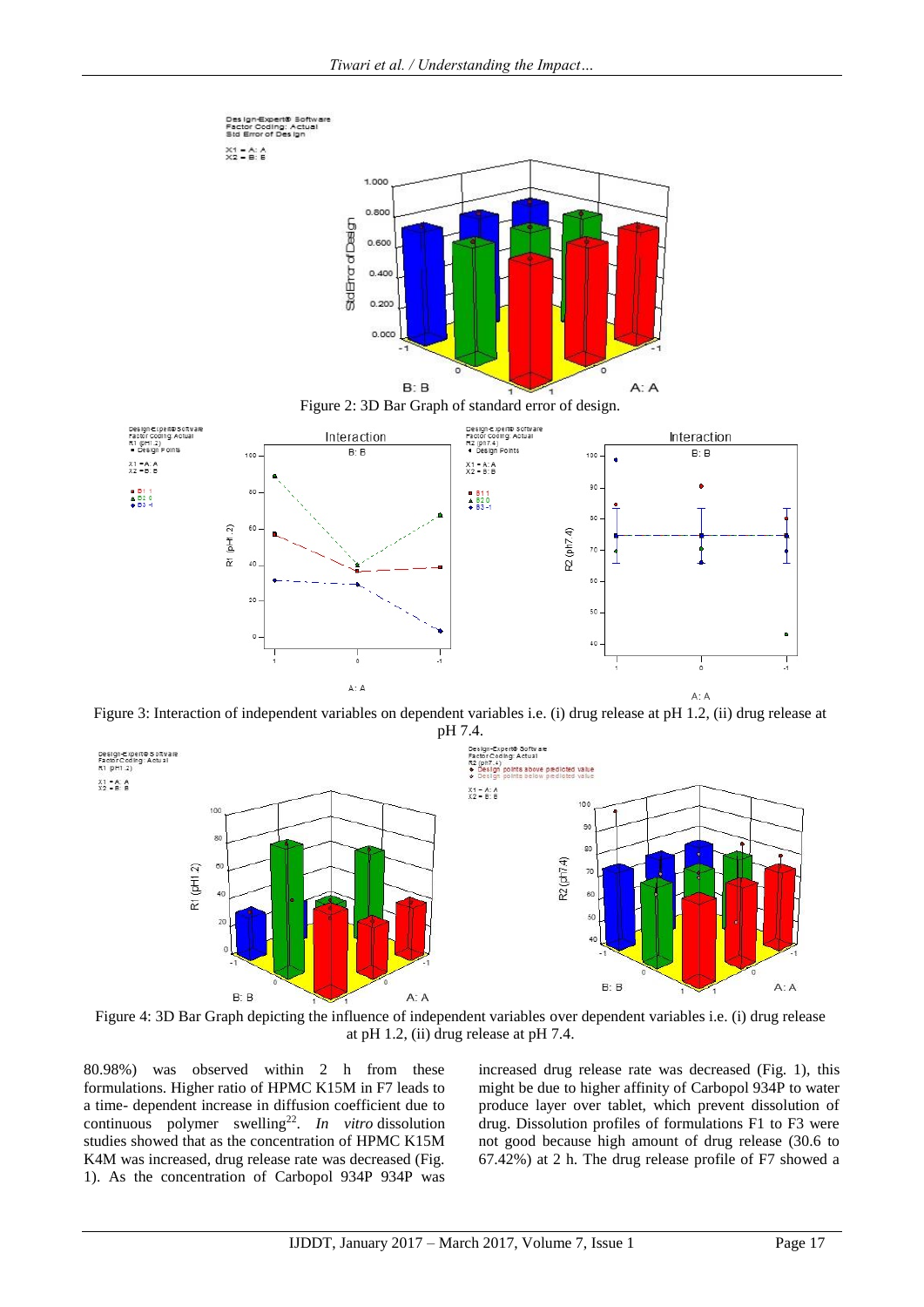| Table 5: Statistical analysis of dissolution data. |  |
|----------------------------------------------------|--|
|                                                    |  |

| Source     | S.S.        | d.f.         | <b>MSS</b> | F     |
|------------|-------------|--------------|------------|-------|
| of         |             |              |            |       |
| Variance   |             |              |            |       |
| <b>CSS</b> | 8875.7011   | $\mathbf{Q}$ | 986.1890   | Fcal  |
|            |             |              |            | 30.62 |
| <b>RSS</b> | 3293.3855 7 |              | 470.4836   | Fcal  |
|            |             |              |            | 14.61 |
| <b>ESS</b> | 2028.6361   | 63           | 32.2005    |       |

best fit to the desired control drug release profile among all the formulations $12$ . The results of drug release profile of the F7 showed the release of 31.49% of drug during initial 2hrs. while within the first 4 h 61.1% of drug was released and the remaining drug was released during last 4 hrs. The tablets of F6 also showed controlled release pattern but significantly less amount of drug was released from them, so batch F6 was not considered for further study.

#### *Evaluation of drug release parameters*

The in vitro drug release data from different formulations were evaluated kinetically using various mathematical models such as: zero order, first order, Higuchi, and Korsmeyer–Peppas. The results of the curve fitting into these above-mentioned mathematical models are given in Table 4. Model with the highest correlation coefficient  $(r<sup>2</sup>)$  was judged to be a more appropriate model for the dissolution data. The release profiles from all the formulations were best fitted to Higuchi model due to the highest linearity, followed by zero order. Zero order release kinetics referred to the process of constant drug release from matrix tablets with low-soluble drugs. Results suggested that the drug release is controlled by the diffusion of drug through the pores and not through the swollen polymer. From Korsemeyer-Peppas model, it was found that the mode of release from all formulations was anomalous (non-Fickian, a combination of the diffusion and erosion mechanism) diffusion. The formulations F3 to F7 showed good linearity ( $r^2$  = 0.8316-0.9551) with slope (n) values ranging from 0.5 to 0.8, indicating that diffusion is the dominant mechanism of drug release with these formulations. This indicates a first order release controlled by non- Fickian diffusion. Calculated F value was found to be 30.62 and 14.61 for column and rows respectively while 2.30 is needed for significance at 5% level. Therefore, it can be concluded that the formulations were found to be significantly different  $(p<0.5)$  at different time intervals (Table 5). Release profiles of different formulations were compared by calculating two statistically derived mathematical indices, difference factor  $(f_1)$  and similarity factor  $(f_2)$ using F7 as the reference. The pull points at 60-minute intervals, beginning from the first 60 minutes up to point above 80% released were included in the calculation. As shown in table 4, all formulations showed difference factor  $(f_1)$  greater than 15 and having similarity factor  $(f_2)$ less than 50 which indicated dissimilarity between formulations. At polymer blend ratio 50:50 and at higher polymer blend concentration 25%, drug release had no significant change compared to F7 ( $f_1$ : 8.90 and  $f_2$ : 51.42).

*Response surface methodology of prepared formulations*  Statistical analysis was done by Design expert software version 8.0.7.1 (Stat-Ease, Inc., Minneapolis, USA) and the second order polynomial equations were derived. A RSM was constructed to study the effect of the blending ratio of HPMC K15M K15M and Carbopol 934P 934P (X1) and the Polymer blend concentration (X2) on the drug release from controlled release matrix tablets. The percentage drug release at pH 1.2 for 2hr (R1) and pH 7.4 for remaining 5 hr (R2) were selected as dependent variables. The main effects (X1 and X2) represent the average result of changing one factor at a time from its low to high value. The statistical model incorporating interactive and polynomial terms was utilized to evaluate the responses. The interaction terms (X1, X2) showed how the response changes when 2 factors are changed simultaneously. The full Equation (equation containing only statistically significant terms) is then used for drawing plots to visualize the impact of changing variables at a glance. The optimum point may be identified from the plot<sup>11</sup>.

The formulations of factorial batches (F1 to F9) were shown in Table 2. 3D surface plot clearly depicted the effects of independent variables i.e. varying the pH of media pH 1.2 (R1) and pH 7.4 (R2). The response Surface linear model generated for X1 and X2 was found to be significant with an *F*-value of 2.50 and 6.80 (P<0.0500) respectively. Factorial equation for R1 (Eq 1.1) and R2 (Eq 1.2) was found to be:

*R1= 43.65+15.41 x1-8.32x2+8.06 x1x2-2.67x1<sup>2</sup> -17.05x2<sup>2</sup> …..* Eq 1.1

*R2= 67.17 + 12.70x1 – 11.55x2 + residual ………* Eq 1.2 The co-efficient of X1 and X2 was found to be positive and negative respectively indicated that predicted values could be obtained when polymer blend concentration decreased (15%) with increase in polymer blend (HPMC K15M: Carbopol 934P; 70:30). The P value for variable X1 and X2 was 0.0352 and 0.0199 respectively(P<0.0500) indicated that both the independent variables show significant effect on dependent variable i.e. R1 and R2.

The results of experimentally observed responses and those predicted by mathematical models along with the percentage prediction errors were compared. The prediction error in the response parameters ranged between 0.47 and 0.79% to the value of absolute error of  $0.90 \pm 0.70\%$  (Fig. 2). The low values of error indicate the high prognostic ability of factorial equation and counter plot methodology. "Adeq Precision" measures the signal to noise ratio. A ratio greater than 4 is desirable. The ratio of 7.56 indicates an adequate signal. Thus, this model can be used to navigate the design space.

(Fig. 3) showed the interaction between X1 and X2. From the plot, the spread of points on the left side of the graph (where X1 is high) is larger than the spread between the points at the right side of the graph where X1 is low. In other words, the effect of X2 is less significant where X1 is low. Therefore, at a very low X1 value, the effect of polymer blend concentration can be significantly reduced, thus reducing the drug release at pH 1.2 (R1). Also, there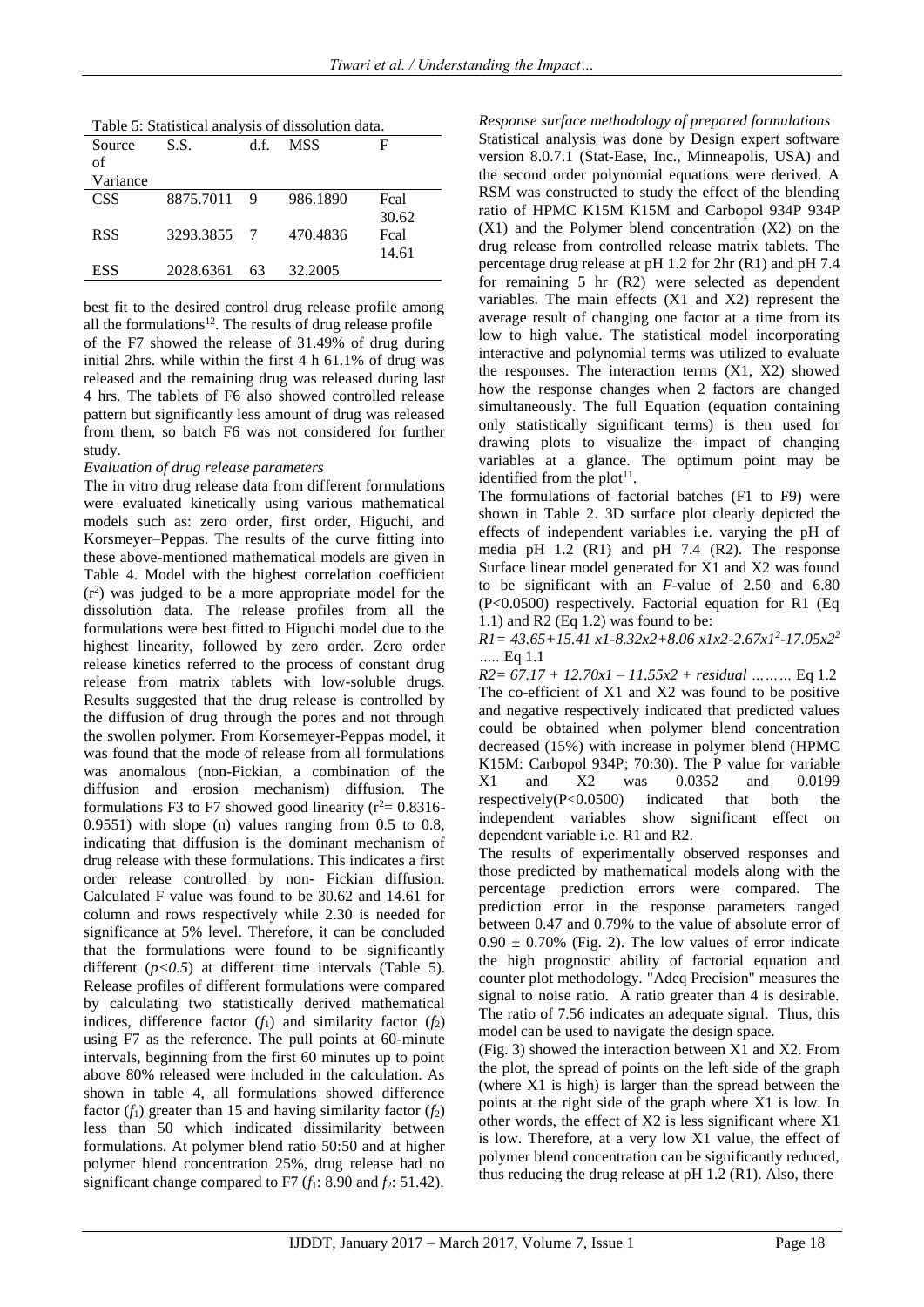

Desirability =  $1.000$ 

Figure 5: Numerical optimization ramps report and 3D Bar Graph indicating Desirability Factor of Optimized Matrix tablet (F7).



Figure 6: Predicted versus actual values of dependent variables i.e. (i) drug release at pH 1.2, (ii) drug release at pH 7.4.

exists generic increase in drug release as polymer blend concentration significantly increases. While for R2 effect of X2 is not affected by X1, and hence the drug release is not affected.

The 3D plots (Fig.4) indicated that drug release in response R1 decreases with increase in polymer blend ratio and decrease in polymer blend concentration. Higher X1 and lower X2 reduced the % drug release for response R1. Simultaneous effect of interactive factors X1 and X2 was observed in 3D plot for response R2. F7 with highest desirability factor of 1.00 with high polymer blend ratio (HPMC K15M :Carbopol 934P; 70:30) and low polymer blend concentration (15%) with low % drug release in pH 1.2 and highest % drug release in pH 7.4 was selected as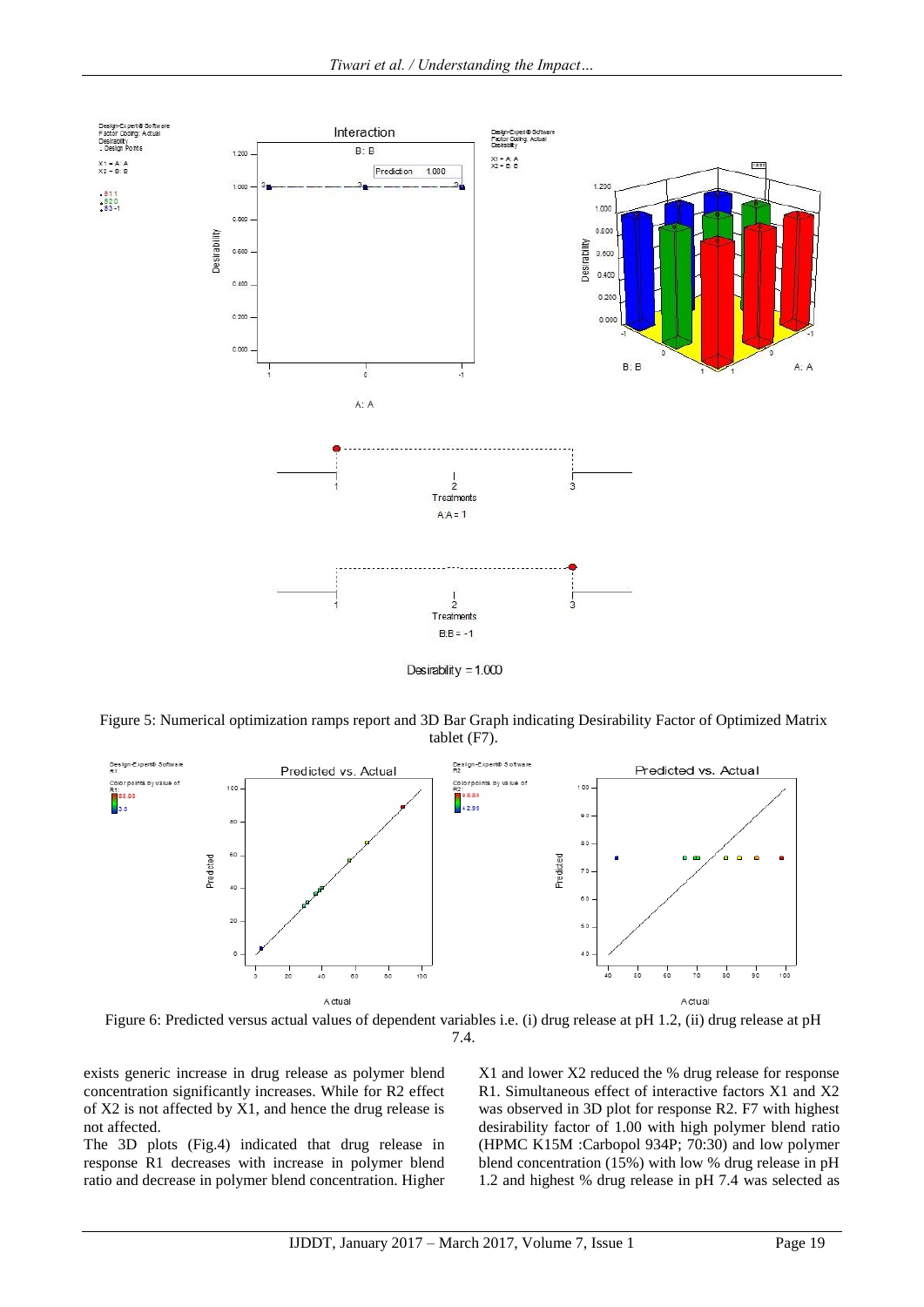optimized formulation. Ramps reports clearly supported optimized formulation. Ramps report and actual versus predicted values supported the optimized results (Fig. 5, 6). After generating the polynominal equation for the dependent and independent variables, the combination was optimized forresponses. Upon comprehensive evaluation of feasibility search and subsequently grid searches, the formulation composition with 15% of polymer blend and 70:30 of HPMC K15M -to-Carbopol 934P ratio fulfilled the maximum desired requisites. The prepared tablet formulation of F7 showed R1as 31.49% and R2 as 98.85%.

## **CONCLUSION**

The present investigation shows that OPZ sustained release matrix tablets were designed and successfully achieved the aims of preventing gastric degradation which can be indicated by *in vitro* dissolution studies at pH 1.2 for 2hr and hence increases its bioavailability and reduce the dosing frequency. It was observed that the combination of HPMCK15M-Carbopol 934P and its concentration can be used effectively to modify the release rates in hydrophilic matrix tablets prepared by dry granulation technique. Moreover, concentration of extra granular polymer HPMC K15M had significant influence on the drug release pattern. The physiochemical characterizations of all prepared formulations were found to be satisfactory. From dissolution study, dissimilarity (*f1*) and similarity factor (*f2*) value, formulation F7 was selected as best laboratory scale grade batch (data has been supported with RSM). Furthermore, the *in-vivo* and pharmacokinetic study have to be carried out.

*Current and Future Developments*

The emerging trends in the combinatorial chemistry and drug design have led to the development of drug candidates with greater lipophilicity, high molecular weight and poor water solubility. Majority of the failures in new drug development have been attributed to poor water solubility of the drug. Issues associated with poor solubility can lead to low bioavailability resulting in suboptimal drug delivery. Several marketed drugs were reformulated to improve efficacy, safety and patient compliance. In order to gain marketing exclusivity and patent protection for such products, revitalization of poorly soluble drugs using insoluble drug delivery technologies have been successfully adopted by many pharmaceutical companies. Oral delivery of water insoluble drugs has become cynosure for pharmaceutical industries where it is regarded as the safest, most convenient and most economical method of drug delivery having the highest patient compliance. OPZ matrix tablets are versatile, effective and low cost dosage forms. Prepared matrix formulations were supposed to minimize side effects (local and systemic) and drug accumulation with chronic dosing. Matrix tablets have an advantage to improve bioavailability of some drugs. Because of strong patient demand, several products have been commercialized.

# **CONFLICT OF INTEREST**

None of the authors of this manuscript have any financial interest that has influenced the results or interpretation of this manuscript.

## **REFERENCES**

- 1. Allen LV, Popovich NG, Ansel HC. Ansel's Pharmaceutical Dosage Forms and Drug Delivery Systems. 9<sup>th</sup> ed. Philadelphia: Lippincott Williams & Wilkins; 2005.
- 2. Hadi MA, Rao NGR, Rao AS. Formulation and evaluation of ileo-colonic targeted matrix-mini-tablets of Naproxen for chronotherapeutic treatment of rheumatoid arthritis. Saudi Pharmaceutical J 2016; 24: 64-73.
- 3. [Khan](http://www.ncbi.nlm.nih.gov/pubmed/?term=Khan%20R%5Bauth%5D) R, [Ashraf](http://www.ncbi.nlm.nih.gov/pubmed/?term=Ashraf%20MS%5Bauth%5D) MS, [Afzal](http://www.ncbi.nlm.nih.gov/pubmed/?term=Afzal%20M%5Bauth%5D) M, [Kazmi](http://www.ncbi.nlm.nih.gov/pubmed/?term=Kazmi%20I%5Bauth%5D) I[,Jahangir](http://www.ncbi.nlm.nih.gov/pubmed/?term=Jahangir%20MA%5Bauth%5D) MA, [Singh](http://www.ncbi.nlm.nih.gov/pubmed/?term=Singh%20R%5Bauth%5D) R, [Chandra](http://www.ncbi.nlm.nih.gov/pubmed/?term=Chandra%20R%5Bauth%5D) R, Anwar F. Formulation and evaluation of sustained release matrix tablet of rabeprazole using wet granulation technique. J. Pharm Bioallied Sci 2014; 6(3): 180–04.
- 4. Mansuri S, Kesharwani P, Tekade RK, Jain NK. Lyophilized mucoadhesive-dendrimer enclosed matrix tablet for extended oral delivery of albendazole. European J. of Pharm. and Biopharm 2016; 102: 202– 13.
- 5. Aulton ME. Pharmaceutics: The Science of Dosage Form Design. 2nd ed. London: Churchill Livingstone; 2013.
- 6. Tripathi KD. Medical Pharmacology.  $6<sup>th</sup>$  ed. New Delhi: Jaypee Brothers; 2008.
- 7. Choi HG, Kim CK. Development of omeprazole buccal adhesive tablets with stability enhancement in human saliva. J Control Release 2000; 68: 397–04.
- 8. Deya S, Mazumdera B, Chattopadhyay S, Das MK,Sinhad S, Ganguly S, Ka De, Mishra M. Polymers derived from Xanthomonascampesteris and Cyamopsistetragonolobus used as retardant materials for the formulation ofsustained release floating matrix tablet of atenolol. Int. J. of Biological Macromolecules 2014; 65: 346–56.
- 9. Gupta A, Tiwari G, Tiwari R, Srivastava R, Rai AK. Enteric coated HPMC K15M capsules plugged with 5-FU loaded microsponges: a potential approach for treatment of colon cancer. Brazilian J. of pharm. Sci 2015; 51(3): 591-605.
- 10[.Pachuau](http://www.sciencedirect.com/science/article/pii/S0144861712004602) L, [Mazumder](http://www.sciencedirect.com/science/article/pii/S0144861712004602) B. *Albizia procera* gum as an excipient for oral controlled release matrix tablet. [Carbohydrate Polymers](http://www.sciencedirect.com/science/journal/01448617) 2012; 90(1): 289-295.
- 11.Patel R, Patel H, Patel G. [Optimization of Propranolol](http://www.webmedcentral.com/article_view/914)  [Hydrochloride Controlled Release Matrix Tablet](http://www.webmedcentral.com/article_view/914)  [Using Factorial Design.](http://www.webmedcentral.com/article_view/914) 2010; 1(10): 1-14.
- 12.Singh AV, Nath LK. Evaluation of acetylated moth bean starch as a carrier for controlled drug delivery. International J. of Biological macromolecules 2012; 50(2): 362-368.
- 13.Varelas CG, Dixon DG, Steiner C. Zero-order release from biphasic polymer hydrogels. J Control Release 1995; 34: 185-92.
- 14.Gibaldi M, Feldman S. Establishment of sink conditions in dissolution rate determinations. Theoretical considerations and application to